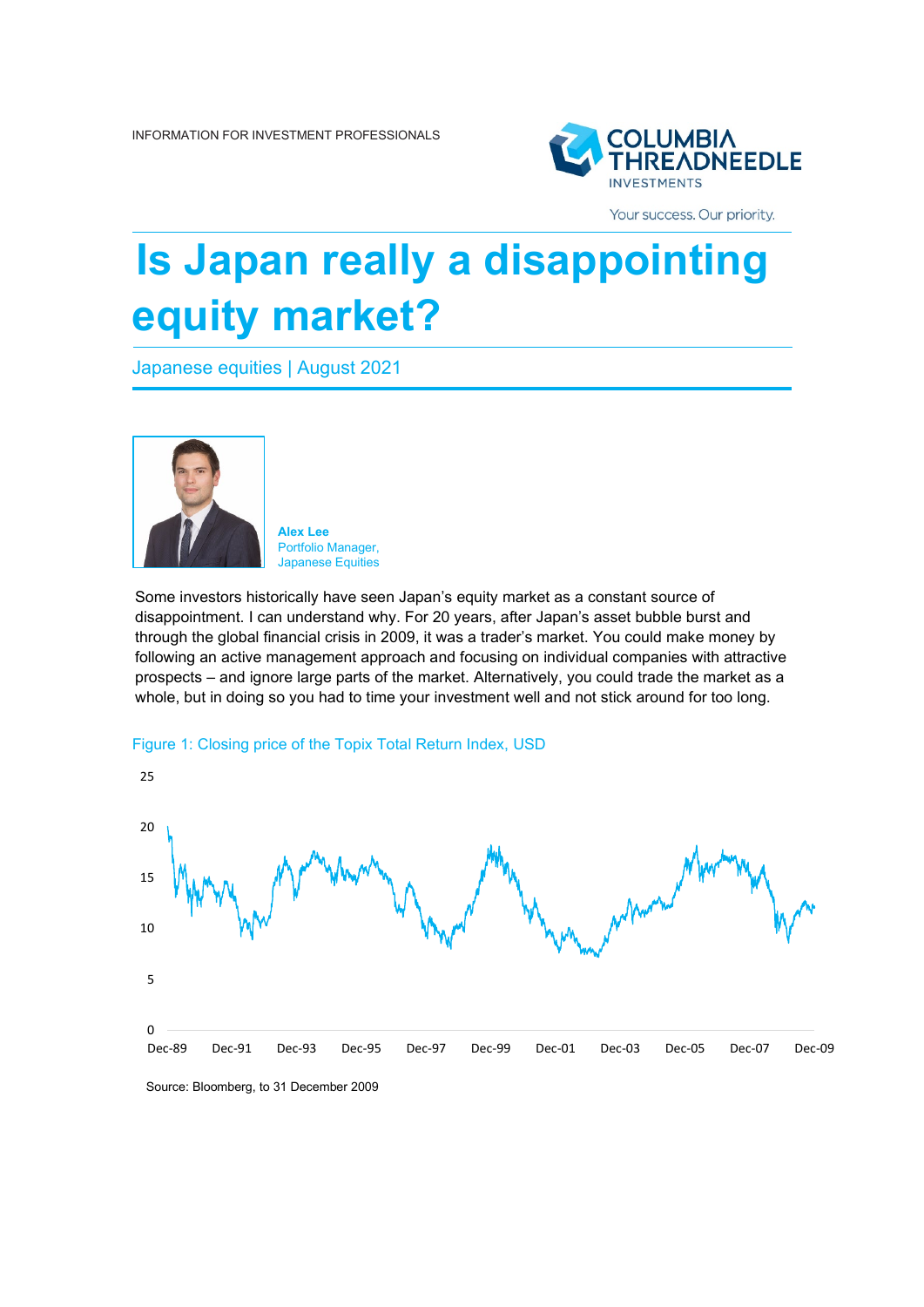However, things have changed over the past decade. While the market has at times been volatile, returns have been attractive. Furthermore, it is hard to argue that Japan has been a disappointing market over this time period. Over the past 10 years, while lagging behind the US, Japanese equities have outperformed other regional markets (Figure 2).



## Figure 2: Japan versus global indices

Source: Bloomberg, as at 30 June 2021. All regional indices are showing the net, total return price

#### **Why this change in fortune?**

After its asset bubble Japan was an expensive market – it had to derate for two decades just for valuations to trade in line with other regional markets. But over the past decade this significant headwind has been removed (Figure 3).



#### Figure 3: Adjusted positive price-to-earnings ratio for MSCI Japan and MSCI World Index

Source: Bloomberg, as at 30 June 2021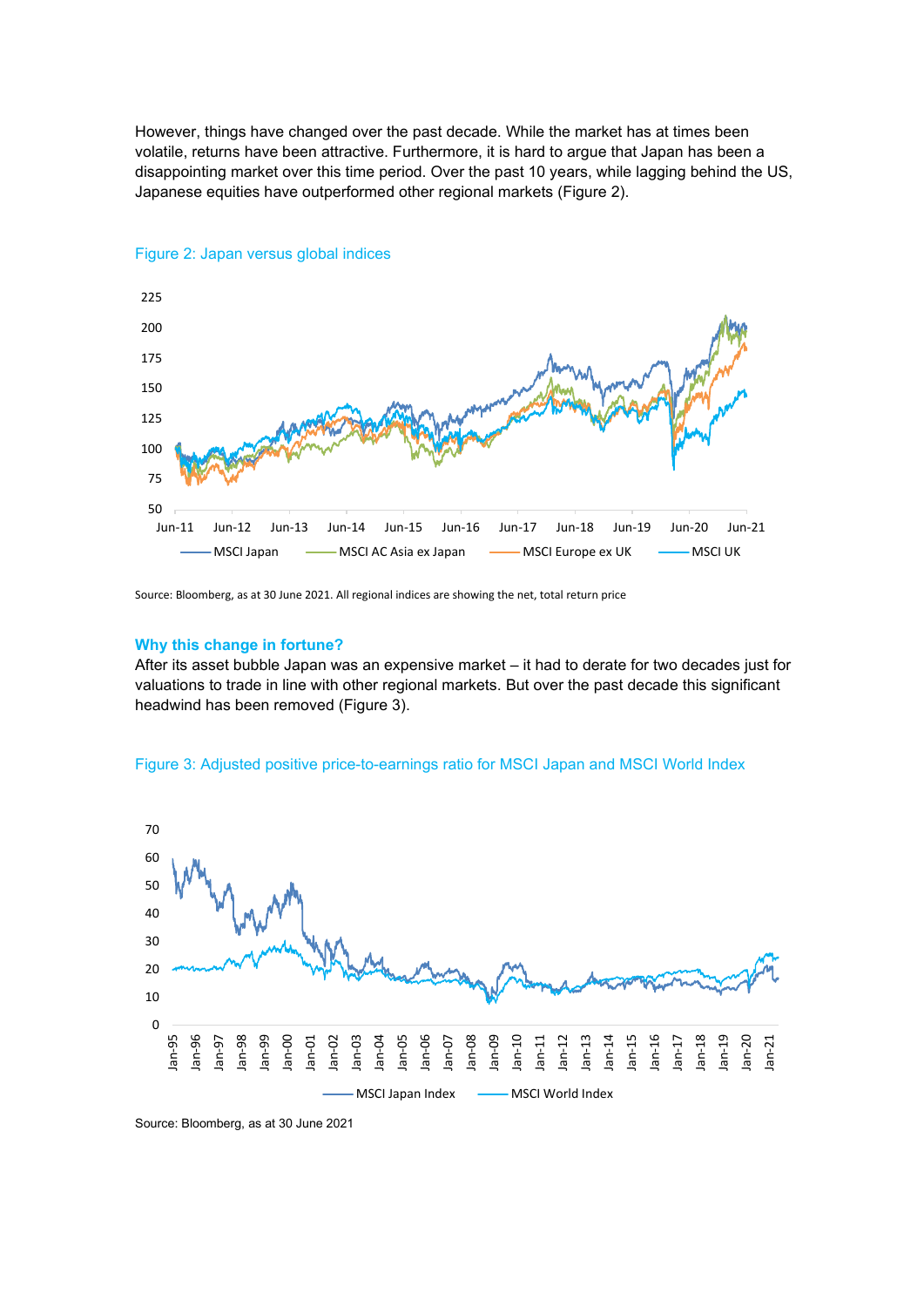The market can therefore move more closely with earnings growth, which has been strong. There are many reasons for this, but we believe two especially powerful drivers have emerged over the past decade. The first is a drastic improvement in corporate governance, which has pushed management teams to focus on returns on capital. The second is labour shortages, which have caused Japanese companies to right-size their workforces when, previously, they had retained labour in line with a culture of lifetime employment. Now companies can focus on what they do best and improve productivity, as opposed to running low-margin businesses to cater for this excess labour.

These structural changes have contributed to improved returns on capital and profit margins. Corporate Japan has always had fantastic technology and been great at making innovative goods that the world needs – now it is getting better at doing this profitably.

Nevertheless, Japan has underperformed other equity markets so far in 2021 – although it remains an outperformer of other global markets over the past decade despite this recent relative weakness. So what is going on?

![](_page_2_Figure_3.jpeg)

## Figure 4: Six-month total returns from Japan and global markets

Source: Bloomberg, as at 30 June 2021. All regional indices are showing the net, total return price

One factor impacting Japan is the divergence in the outlook for earnings compared to other markets. Japanese corporate earnings grew strongly in the first quarter of 2021 – according to Bloomberg, Topix Index earnings before interest and tax (EBIT) grew 2.6x year-on-year but also 18% versus Q1 2019 (before earnings were impacted by the global coronavirus pandemic in 2020). The latter is similar to the US, where S&P500 earnings increased 17% versus Q1 2019.[1](#page-2-0)

However, while US earnings are expected to rise 27% in 2021 versus 2019 – and earnings for the MSCI Europe Index are expected to rise 20% – earnings for Japan are expected to fall by 1%. So, what's happened to Japan?

<span id="page-2-0"></span><sup>1</sup> Bloomberg, 2021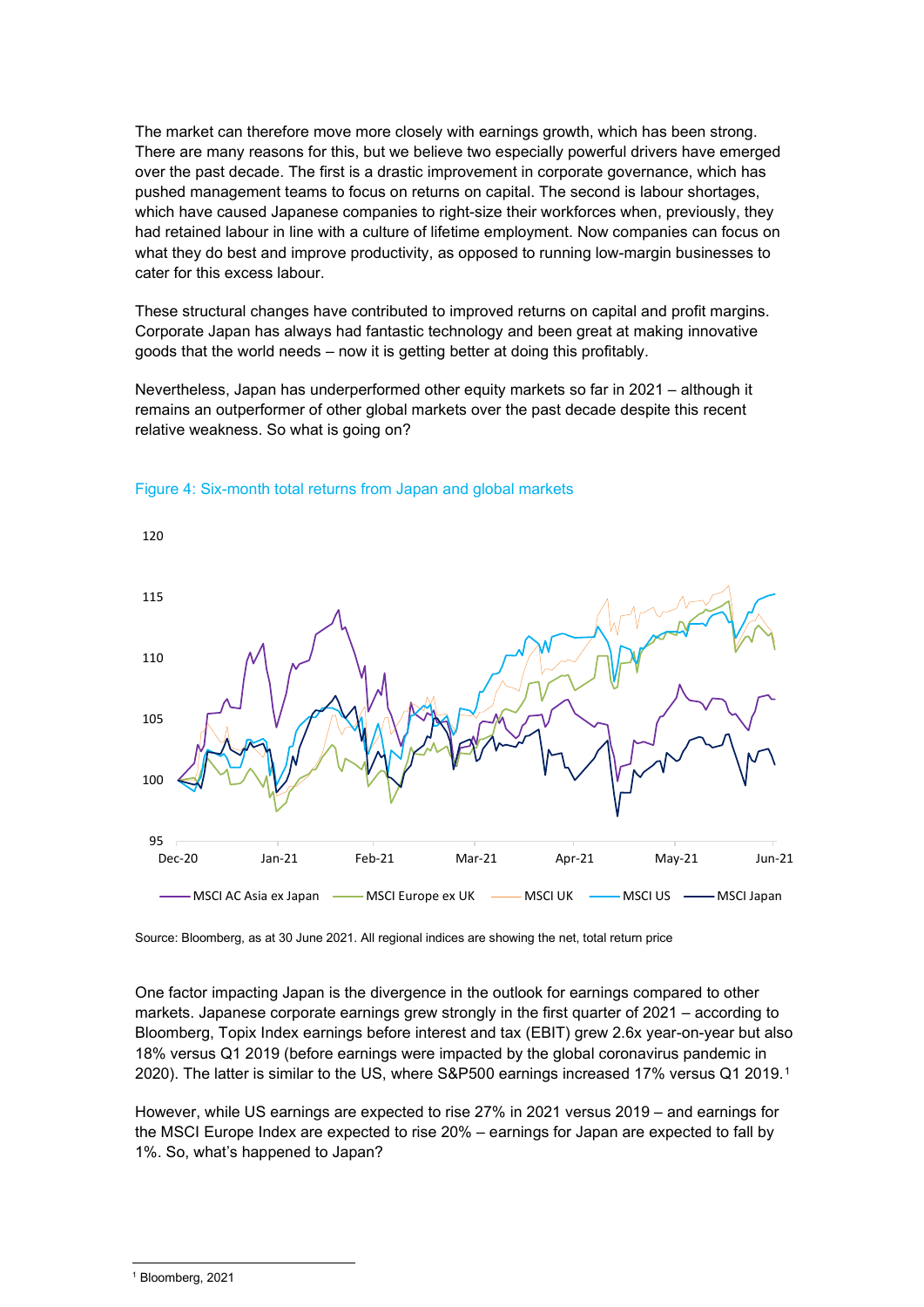#### **Conservative earnings forecasts**

We believe cautious earnings guidance by Japanese corporates has weighed on analyst expectations. Most Japanese companies have March financial year-ends and therefore guide for the following year when they release January-March quarter results in April or May.

This year, at the time when Japanese companies were building their forecasts, the outlook for economic conditions was unclear as virus cases were rising in Japan and many other countries. Since then vaccine rollouts have progressed well in the US and Europe and business sentiment has improved. We therefore believe that the earnings guidance set by Japanese management teams will prove to be very conservative, and that there is upside to consensus estimates.

### **Covid cases**

Another factor that has weighed on sentiment for Japan is also related to Covid. Japan's death rate has been low versus major Western economies, but the vaccine roll-out has been faster in the US and Europe than Japan and they are further down the path of reopening their economies. As of the end of April, less than 1% of the Japanese adult population had been vaccinated. This compared to more than 30% in the US. Japan has almost constantly been in lockdown this year, and this has weighed on its economy. However, the outlook from here seems brighter.

After a slow start, Japan's vaccine rollout has accelerated drastically in recent months. The government plans to have all people over 65 vaccinated by the end of July, which is important given almost 95% of deaths have been people over the age of 60. There is a lot of nervousness around the spread of Covid due to the Olympics, which ran from 23 July to 8 August, and Tokyo's state of emergency was extended to cover this period. But thereafter we believe the stage is set for Japan's economy to gradually reopen.

![](_page_3_Figure_6.jpeg)

#### Figure 5: Vaccination rates per hundred population

Source: CLSA, Johns Hopkins University, IMF, 30 June 2021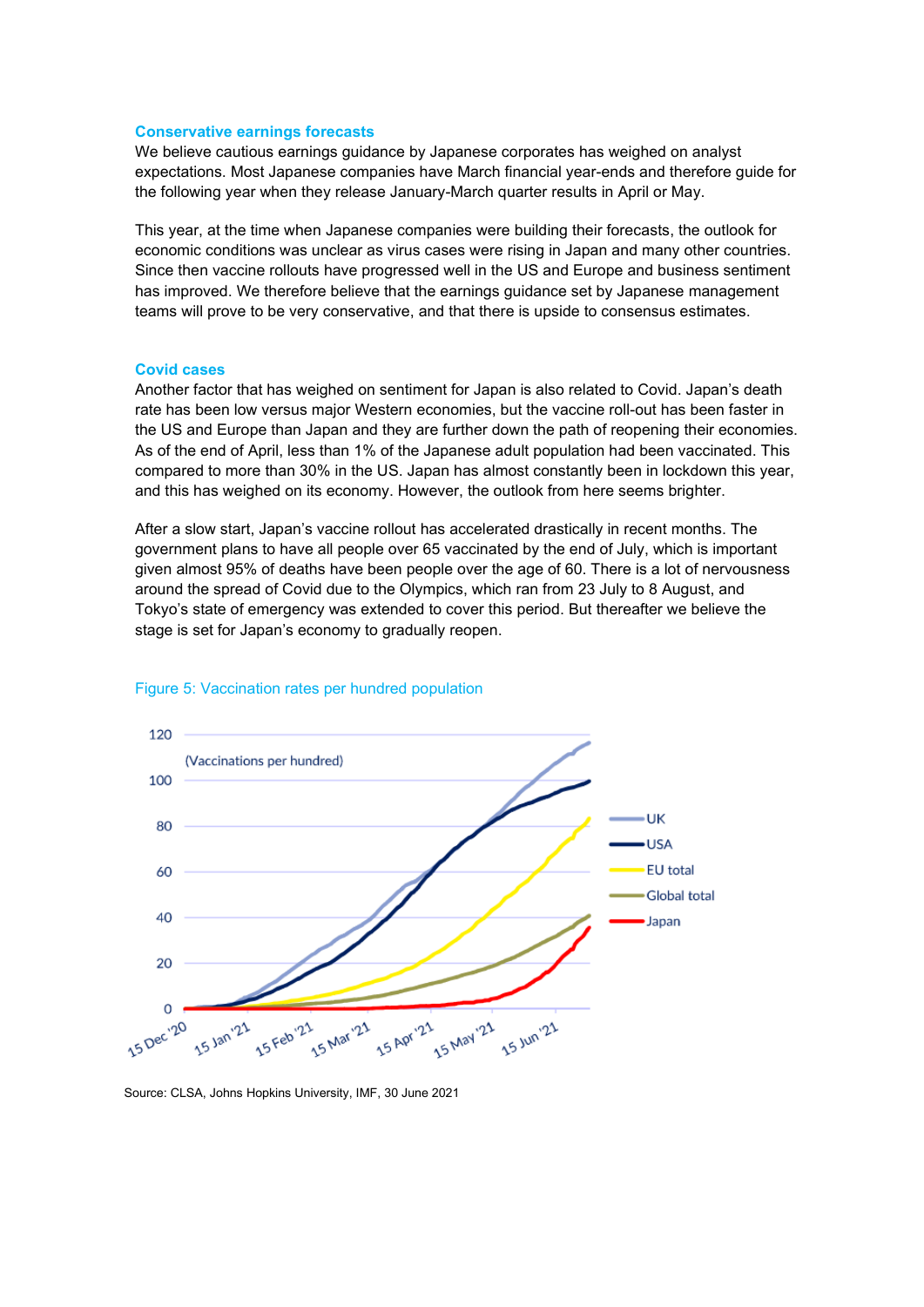### **Positive progress for the prime minister?**

A third source of uncertainty this year is unique to Japan: its political situation. An election must be held by 21 October. Prime Minister Suga's popularity has waned this year on perceived poor handling of the Covid crisis. We believe the strong momentum behind Japan's vaccination efforts will continue and that its economy will be well positioned to gradually reopen once the Olympics have finished. This could give Suga the boost he needs to win the election.

#### **Summary**

We believe the long-term prospects for Japan's equity market remain favourable, given its attractive valuations and the backdrop of a continued structural improvement in returns on capital. The days when Japanese equities consistently underperformed other markets are a distant memory. There will inevitably be bumps in the road, as we have seen this year, but Japan has many great companies that are global leaders in their areas. You can't keep them down for ever. As always, we will follow these companies closely and look to add them to portfolios when we believe the time is right.

![](_page_4_Picture_4.jpeg)

## **Important Information: For use by Professional and/or Qualified Investors only (not to be used with or passed on to retail clients). This is an advertising document.**

This document is intended for informational purposes only and should not be considered representative of any particular investment. This should not be considered an offer or solicitation to buy or sell any securities or other financial instruments, or to provide investment advice or services. **Investing involves risk including the risk of loss of principal. Your capital is at risk.** Market risk may affect a single issuer, sector of the economy, industry or the market as a whole. The value of investments is not guaranteed, and therefore an investor may not get back the amount invested. **International investing** involves certain risks and volatility due to potential political, economic or currency fluctuations and different financial and accounting standards. **The securities included herein are for illustrative purposes only, subject to change and should not be construed as a recommendation to buy or sell. Securities discussed may or may not prove profitable.** The views expressed are as of the date given, may change as market or other conditions change and may differ from views expressed by other Columbia Threadneedle Investments (Columbia Threadneedle) associates or affiliates. Actual investments or investment decisions made by Columbia Threadneedle and its affiliates, whether for its own account or on behalf of clients, may not necessarily reflect the views expressed. This information is not intended to provide investment advice and does not take into consideration individual investor circumstances. Investment decisions